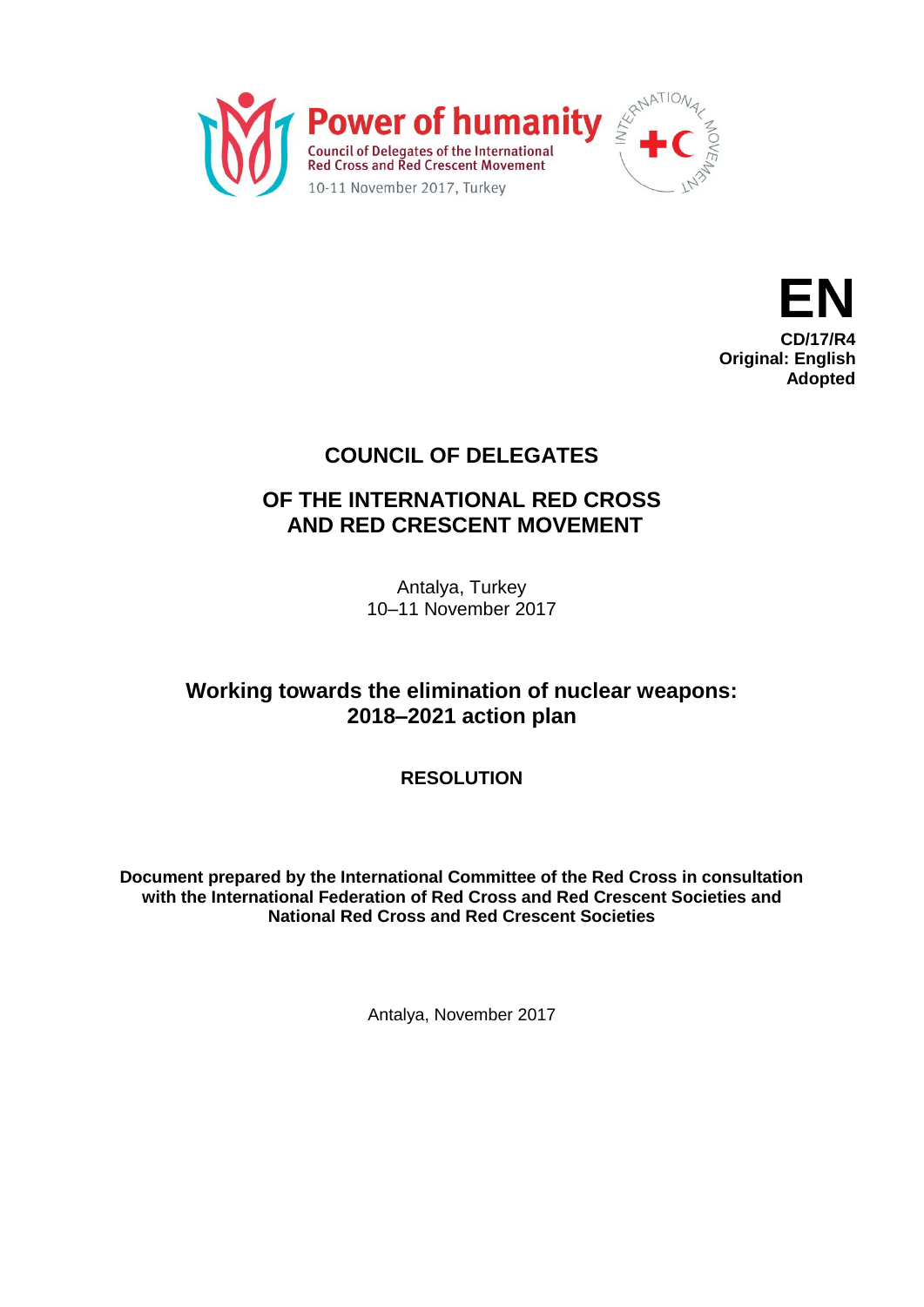## **RESOLUTION**

# **Working towards the elimination of nuclear weapons: 2018–2021 action plan**

The Council of Delegates,

*reiterating* its longstanding and deep concern about the catastrophic humanitarian consequences of any use of nuclear weapons, the lack of any adequate humanitarian response capacity in the event of their use, the difficulty of envisaging how any use of nuclear weapons could be compatible with the rules of international humanitarian law, and the need for concrete action leading to the prohibition and elimination of nuclear weapons,

*recalling* its 2011 appeal to all States "to ensure that nuclear weapons are never again used, regardless of their views on the legality of such weapons" and "to pursue in good faith and conclude with urgency and determination negotiations to prohibit the use of and completely eliminate nuclear weapons through a legally binding international agreement, based on existing commitments and international obligations", as well as the other positions and actions called for in Resolution 1 of the 2011 Council of Delegates and in Resolution 1 of the 2013 Council of Delegates,

*commending* the efforts of the components of the International Red Cross and Red Crescent Movement (Movement) to implement these resolutions at the national and international levels, in particular the workshops for National Red Cross and Red Crescent Societies (National Societies) held in Hiroshima, Nayarit, The Hague, Vienna and Geneva,

*inspired* by the high-level Movement conference on nuclear weapons held in Nagasaki in April 2017 and the Nagasaki Action Plan adopted by 34 National Societies, the International Committee of the Red Cross (ICRC) and the International Federation of Red Cross and Red Crescent Societies (IFRC) with the aim of guiding efforts and stimulating greater engagement by all National Societies and their leaderships in advancing the universal goal of a world free of nuclear weapons,

*recalling* the Nagasaki Appeal of 26 April 2017, endorsed by 34 National Societies, the ICRC and the IFRC, which urged all States to participate in the United Nations conference to negotiate a legally binding instrument to prohibit nuclear weapons, leading towards their total elimination,

*welcoming* the historic adoption by 122 States on 7 July 2017 of the Treaty on the Prohibition of Nuclear Weapons as an essential step towards their total elimination, and that the treaty clearly and comprehensively prohibits nuclear weapons based on the recognition of their catastrophic humanitarian consequences, international humanitarian law, and the principles of humanity and the dictates of public conscience,

*welcoming also* that the Treaty on the Prohibition of Nuclear Weapons recognizes the efforts undertaken by the Movement in calling for the total elimination of nuclear weapons, and the role that the ICRC, the IFRC and National Societies may play in assisting victims of the testing and use of nuclear weapons and in environmental remediation, and in other aspects of the implementation of the treaty,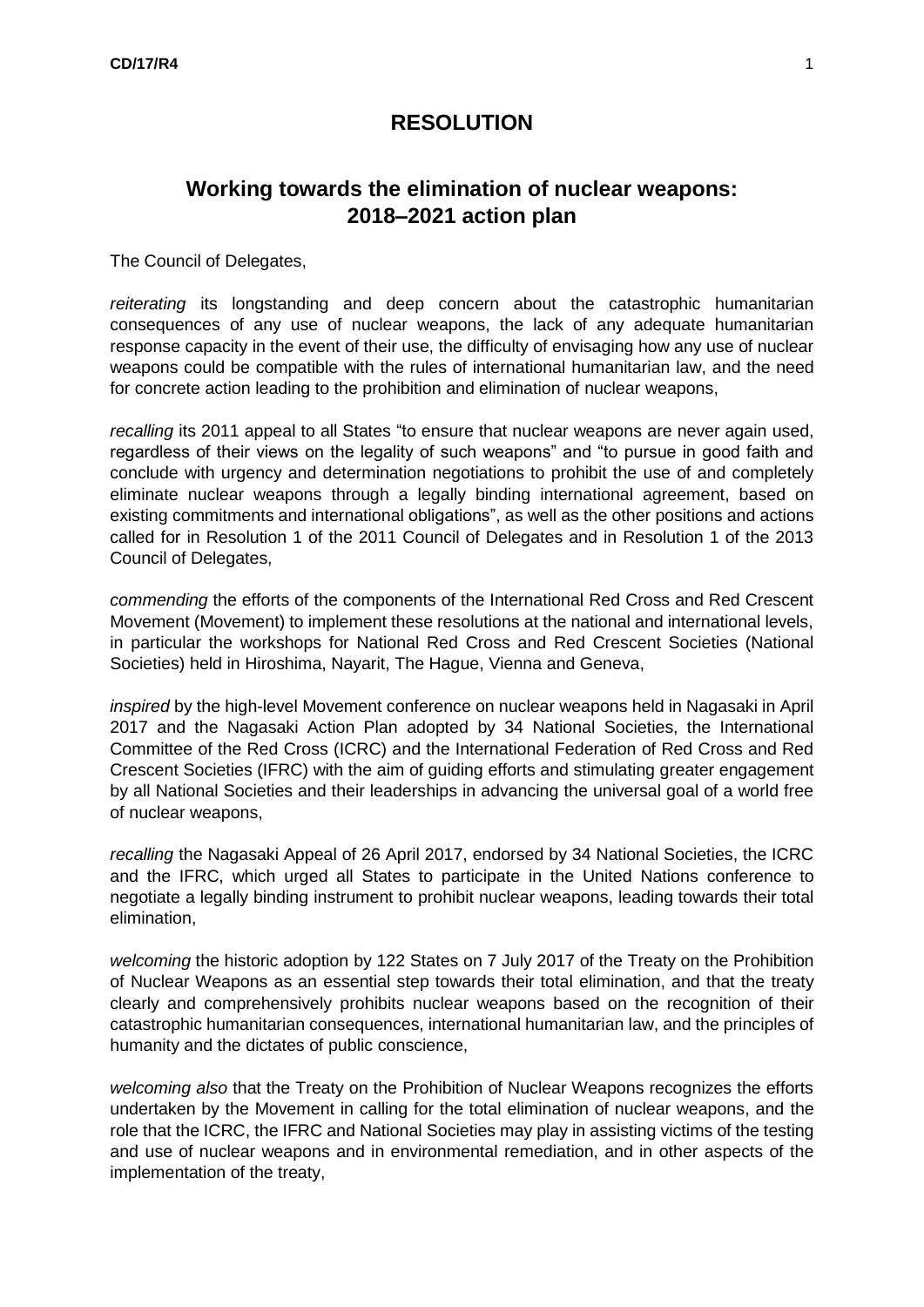*deeply alarmed* by the increasing risk that nuclear weapons will again be used by intent, miscalculation or accident, and *stressing* that any risk of use of nuclear weapons is unacceptable given their catastrophic humanitarian consequences,

- 1. *calls on* all States to promptly sign, ratify or accede to, and faithfully implement the Treaty on the Prohibition of Nuclear Weapons;
- 2. *calls on* States that have not yet done so to ratify or accede to the Treaty on the Non-Proliferation of Nuclear Weapons, the Comprehensive Nuclear-Test-Ban Treaty and regional treaties establishing nuclear-weapon-free zones, and *calls on* all States Parties to fulfil their obligations and commitments under these treaties;
- 3. *calls on* all States, until nuclear weapons are completely eliminated, to ensure that these weapons are never again used, and *calls in particular on* nuclear weapons possessors and nuclear-allied States to take urgent steps to reduce the risk of intentional or accidental use of nuclear weapons, based on their existing international commitments;
- 4. *urges* all components of the Movement to promote, to the extent feasible, adherence to and full implementation of the Treaty on the Prohibition of Nuclear Weapons, as well as other international agreements with similar objectives, including the Treaty on the Non-Proliferation of Nuclear Weapons, the Comprehensive Nuclear-Test-Ban Treaty, and regional treaties establishing nuclear-weapon-free zones;
- 5. *adopts* the Action Plan on the Non-use, Prohibition and Elimination of Nuclear Weapons 2018–2021 (in annex);
- 6. *urges* all components of the Movement to implement the action plan in the context of their humanitarian diplomacy efforts, to the extent feasible;
- 7. *invites* the IFRC to facilitate, as appropriate, the coordination of National Societies' efforts to implement the action plan;
- 8. *invites* the ICRC to lead the implementation of the Movement's action plan, with support from the IFRC, and to report, as necessary, to the Council of Delegates on the progress made in the implementation of Resolution 1 of the 2011 Council of Delegates and this Resolution.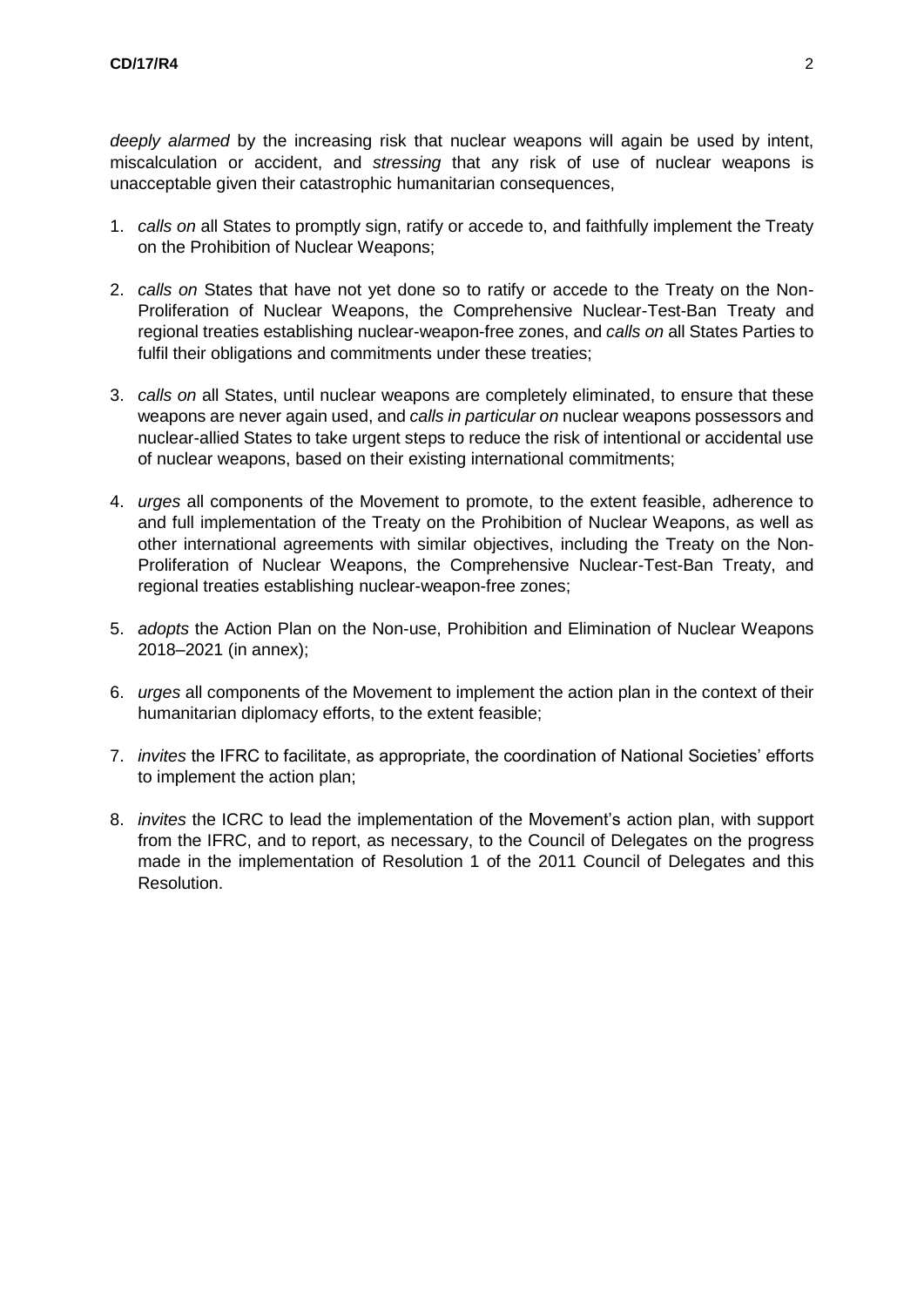### **Resolution co-sponsors:<sup>1</sup>**

- 1. ICRC
- 2. IFRC
- 3. Antigua and Barbuda Red Cross Society
- 4. Red Crescent Society of Azerbaijan
- 5. Australian Red Cross
- 6. Austrian Red Cross
- 7. Bahamas Red Cross Society
- 8. Bangladesh Red Crescent Society
- 9. Belgian Red Cross
- 10. Belize Red Cross Society
- 11. Red Cross Society of Bosnia and Herzegovina
- 12. Botswana Red Cross
- 13. Brazilian Red Cross Society
- 14. Burkinabe Red Cross Society
- 15. Burundi Red Cross
- 16. Central African Red Cross Society
- 17. Colombian Red Cross
- 18. Cook Islands Red Cross Society
- 19. Costa Rica Red Cross
- 20. Red Cross Society of Côte d'Ivoire
- 21. Croatian Red Cross
- 22. Cyprus Red Cross Society
- 23. Czech Red Cross
- 24. Danish Red Cross
- 25. Red Cross Society of the Democratic Republic of the Congo
- 26. Dominica Red Cross Society
- 27. Dominican Red Cross
- 28. Ecuadorean Red Cross
- 29. Egyptian Red Crescent Society<br>30. Salvadorean Red Cross Society
- Salvadorean Red Cross Society
- 31. Ethiopia Red Cross Society
- 32. Fiji Red Cross Society
- 33. Finnish Red Cross
- 34. Gambia Red Cross Society
- 35. German Red Cross
- 36. Ghana Red Cross Society
- 37. Grenada Red Cross Society
- 38. Guatemalan Red Cross
- 39. Guyana Red Cross Society
- 40. Haitian National Red Cross Society
- 41. Honduran Red Cross
- 42. Hungarian Red Cross
- 43. Icelandic Red Cross
- 44. Indonesian Red Cross Society
- 45. Iraqi Red Crescent Society
- 46. Irish Red Cross Society
- 47. Italian Red Cross

 $\overline{\phantom{a}}$ 

- 48. Jamaica Red Cross
- 49. Japanese Red Cross Society
- 50. Kazakh Red Crescent Society

<sup>&</sup>lt;sup>1</sup> National Societies listed in alphabetical order by country name.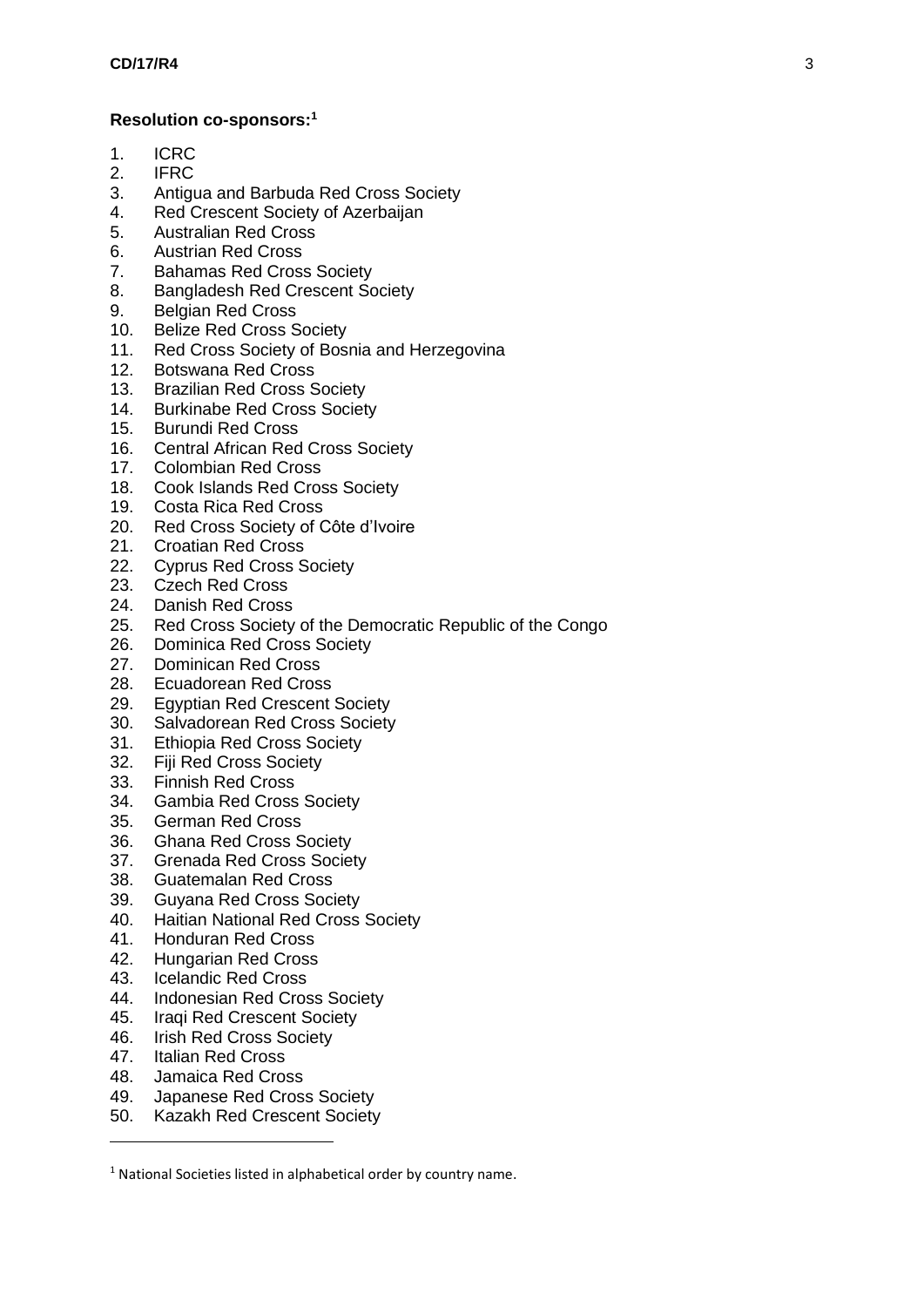- 51. Kenya Red Cross Society
- 52. Kiribati Red Cross Society
- 53. Kuwait Red Crescent Society
- 54. Red Crescent Society of Kyrgyzstan
- 55. Latvian Red Cross
- 56. Lebanese Red Cross
- 57. Luxembourg Red Cross
- 58. Malagasy Red Cross Society
- 59. Malawi Red Cross Society
- 60. Malaysian Red Crescent Society
- 61. Maldivian Red Crescent
- 62. Mali Red Cross
- 63. Mexican Red Cross
- 64. Red Cross Society of Micronesia
- 65. Mongolian Red Cross Society
- 66. Mozambique Red Cross Society<br>67. Nepal Red Cross Society
- **Nepal Red Cross Society**
- 68. Netherlands Red Cross
- 69. New Zealand Red Cross
- 70. Nicaraguan Red Cross
- 71. Red Cross Society of Niger
- 72. Norwegian Red Cross
- 73. Palau Red Cross Society
- 74. Red Cross Society of Panama
- 75. Papua New Guinea Red Cross Society
- 76. Peruvian Red Cross
- 77. Philippine Red Cross
- 78. Portuguese Red Cross
- 79. Qatar Red Crescent Society
- 80. Saint Kitts and Nevis Red Cross Society
- 81. Red Cross Society of Saint Lucia
- 82. Samoa Red Cross Society
- 83. Solomon Islands Red Cross
- 84. South African Red Cross Society
- 85. South Sudan Red Cross Society
- 86. Spanish Red Cross
- 87. Sudanese Red Crescent
- 88. Suriname Red Cross Society
- 89. Baphalali Swaziland Red Cross Society
- 90. Swedish Red Cross
- 91. Swiss Red Cross
- 92. Red Crescent Society of Tajikistan
- 93. Tanzania Red Cross Society
- 94. Thai Red Cross Society
- 95. Timor -Leste Red Cross
- 96. Tonga Red Cross Society
- 97. Trinidad and Tobago Red Cross Society
- 98. Tunisian Red Crescent<br>99. Turkish Red Crescent S
- **Turkish Red Crescent Society**
- 100. Tuvalu Red Cross Society
- 101. Uganda Red Cross Society
- 102. Ukrainian Red Cross Society
- 103. Uruguayan Red Cross
- 104. Yemen Red Crescent Society
- 105. Vanuatu Red Cross Society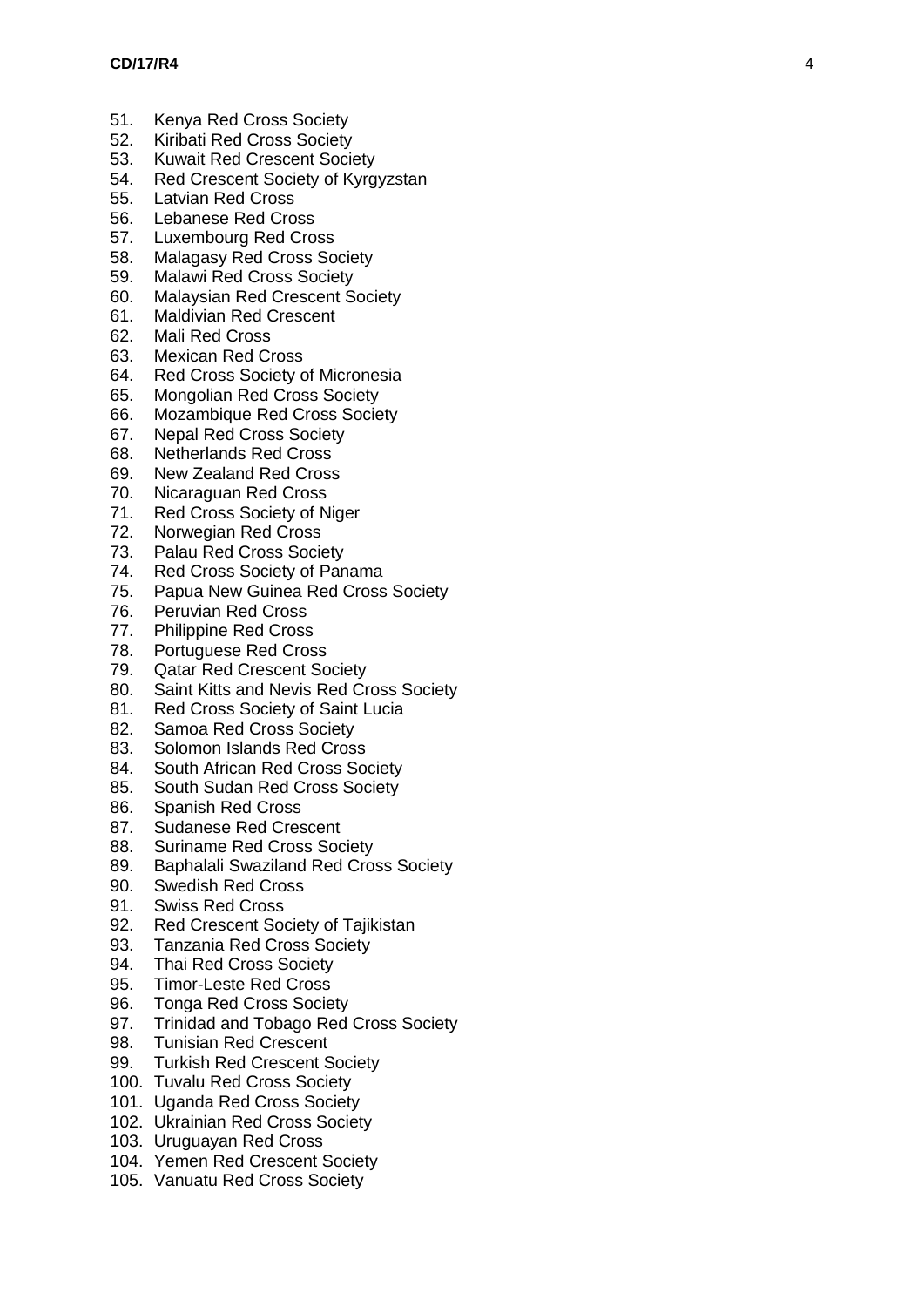- 106. Viet Nam Red Cross
- 107. Zambia Red Cross Society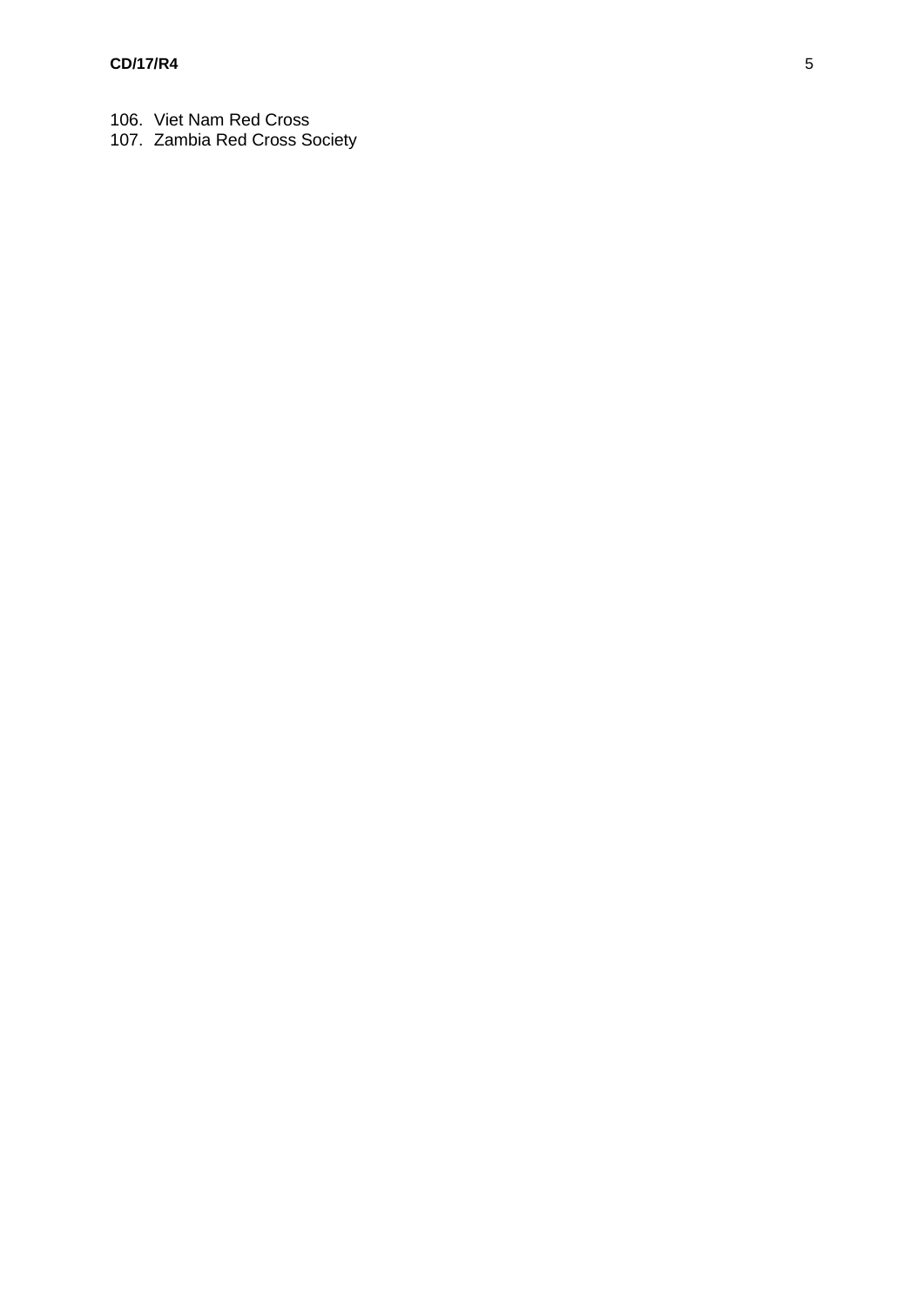### **ANNEX**

## **Action Plan on the Non-use, Prohibition and Elimination of Nuclear Weapons 2018–2021**

Awareness of the unacceptable risks posed by nuclear weapons instils in us a profound sense of responsibility to prevent the unspeakable human suffering that any use of such weapons would cause. Neither our Movement nor any other humanitarian actor or State could adequately address the needs of victims and the long-term humanitarian consequences of such use.

While the risk of nuclear-weapon use is growing, we are also facing an unprecedented opportunity to bring our collective power to bear in preventing their use, advancing their prohibition and, ultimately, bringing about their total elimination.

Through this action plan, the components of the International Red Cross and Red Crescent Movement (Movement) are committed to intensifying our global action based on the commitments made in Resolutions 1 of the 2011 and 2013 Council of Delegates, and to implementing Resolution 8 of the 2017 Council of Delegates.

The action plan is inspired by the Nagasaki Appeal and Action Plan adopted by 34 National Red Cross and Red Crescent Societies (National Societies), the International Committee of the Red Cross (ICRC) and the International Federation of Red Cross and Red Crescent Societies (IFRC) at a high-level meeting in Nagasaki in April 2017. It is motivated by the knowledge that our efforts have contributed to the unprecedented mobilization of States in recent years to address and prevent the catastrophic humanitarian consequences of the use of nuclear weapons.

The **key objectives** of this action plan are to:

- promote adherence to and full implementation of the new Treaty on the Prohibition of Nuclear Weapons by all States, as a crucial step towards the total elimination of these weapons;<sup>2</sup>
- promote adherence to and full implementation of existing international agreements with similar objectives, including the Treaty on the Non-Proliferation of Nuclear Weapons, the Comprehensive Nuclear-Test-Ban Treaty and regional treaties establishing nuclearweapon-free zones;
- raise awareness of the incalculable human suffering that can be expected to result from any use of nuclear weapons, and of the lack of any adequate humanitarian response capacity to meet the needs of victims in the event of such use;<sup>3</sup>
- raise awareness of the increased risk of nuclear-weapon detonations in the current international environment, and promote concrete measures by all States to reduce the risk and to ensure that nuclear weapons are never used again;<sup>4</sup>
- promote a better understanding, in particular among young people, of the experiences of survivors of past atomic bombings (*hibakusha*) and nuclear testing, and of the humanitarian, environmental and development implications of any use of nuclear weapons, so that future generations will remain committed to continuing efforts to ensure that nuclear weapons are never used again and are completely eliminated.

 $\overline{\phantom{a}}$ 

<sup>2</sup> 2011 Council of Delegates Resolution 1, "Working towards the elimination of nuclear weapons", operative paragraph 3.

<sup>3</sup> *Ibid.,* operative paragraph 1.

<sup>4</sup> *Ibid.,* operative paragraph 3.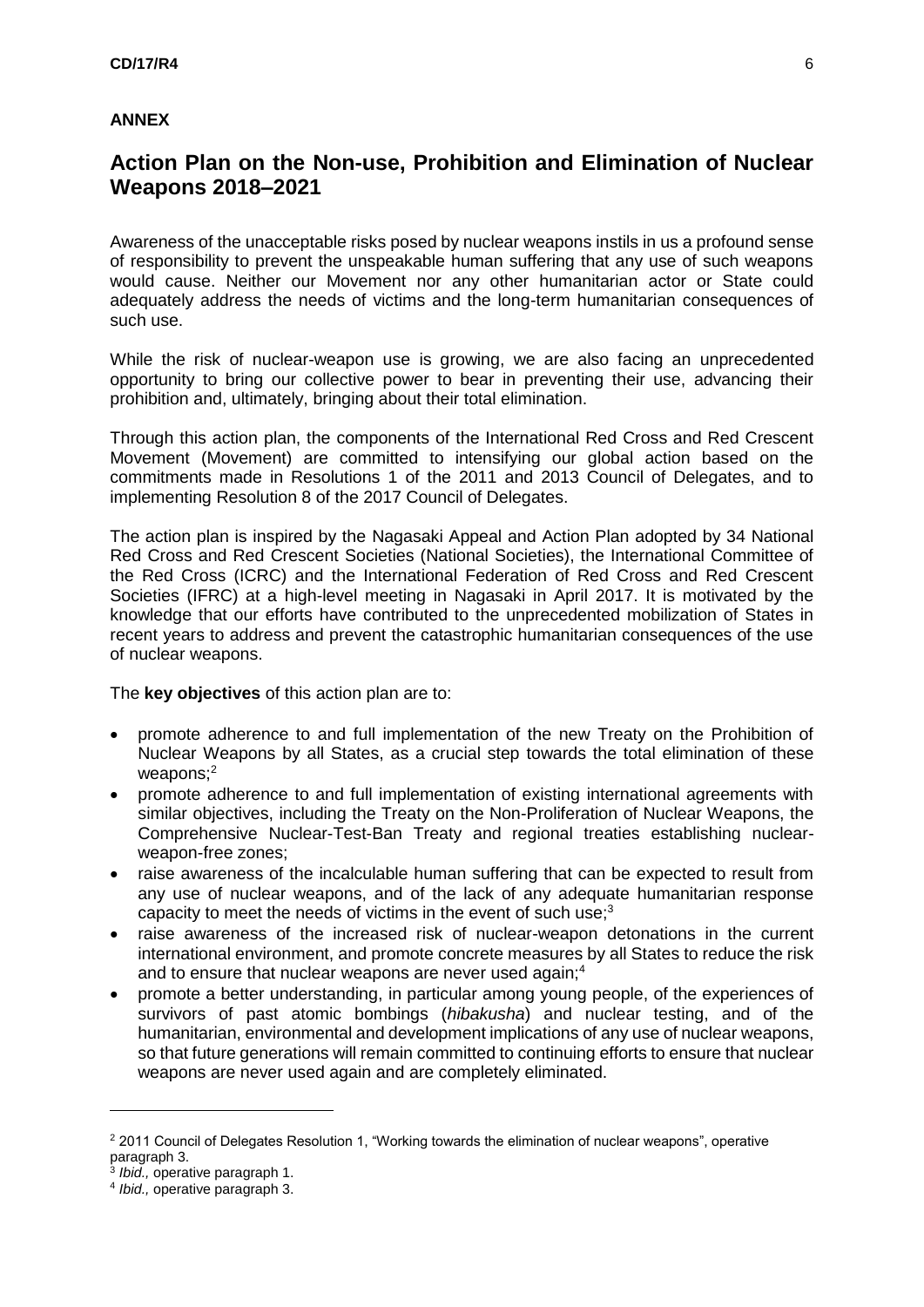To attain these objectives, section 1 of the present action plan outlines the types of activities that National Societies, the ICRC and the IFRC intend to undertake. The components of the Movement will implement the actions identified, to the extent feasible, in accordance with their respective mandates, expertise and capacities, taking into account their specific societal and political contexts.

Also for the purpose of achieving the above objectives, this action plan commits the Movement to a global humanitarian advocacy strategy on nuclear weapons that aims to increase the visibility of, resources for and coordination of the actions undertaken by all components of the Movement over the next four years. The activities covered by the strategy are set out in section 2.

### **1. NATIONAL ACTION**

#### **a. In States that negotiated the Treaty on the Prohibition of Nuclear Weapons**

- ensure these States sign the treaty as soon as possible, and promote their rapid ratification of or accession to the treaty through contacts with parliamentarians and government officials and through public communications;
- promote the early adoption of national legislation, policies and other measures to ensure effective implementation of the treaty;
- urge these States to work to ensure that other States adhere to the treaty.

#### **b. In States not involved in the treaty negotiations**

- urge these States to adopt planning, policy and military practices that will not undermine the Treaty on the Prohibition of Nuclear Weapons and that will enable them to adhere to the treaty;
- urge States associated with nuclear weapons to urgently adopt measures to reduce the risk of nuclear-weapon use by intent, miscalculation or accident, based on their existing international commitments, including the Action Plan of the 2010 Review Conference of the Parties to the Treaty on the Non-Proliferation of Nuclear Weapons. Such measures include: reducing the role of nuclear weapons in military doctrine; taking nuclear weapons off "hair trigger" alert status; pre-notification of nuclear training exercises and missile launches; and the establishment of "early-warning" centres to ensure real-time communication concerning potentially destabilizing events;
- urge States associated with but not in possession of nuclear weapons to engage in dialogue with nuclear-weapon States on steps that will diminish the role and significance of nuclear weapons in all military and security concepts, doctrines and policies;
- promote further deep reductions in nuclear-weapon arsenals in accordance with existing commitments, including the Action Plan of the 2010 Review Conference of the Parties to the Treaty on the Non-Proliferation of Nuclear Weapons;
- continue to promote adherence to the treaty by these States.

### **c. All National Societies**

Each National Society, to the extent feasible according to its specific circumstances and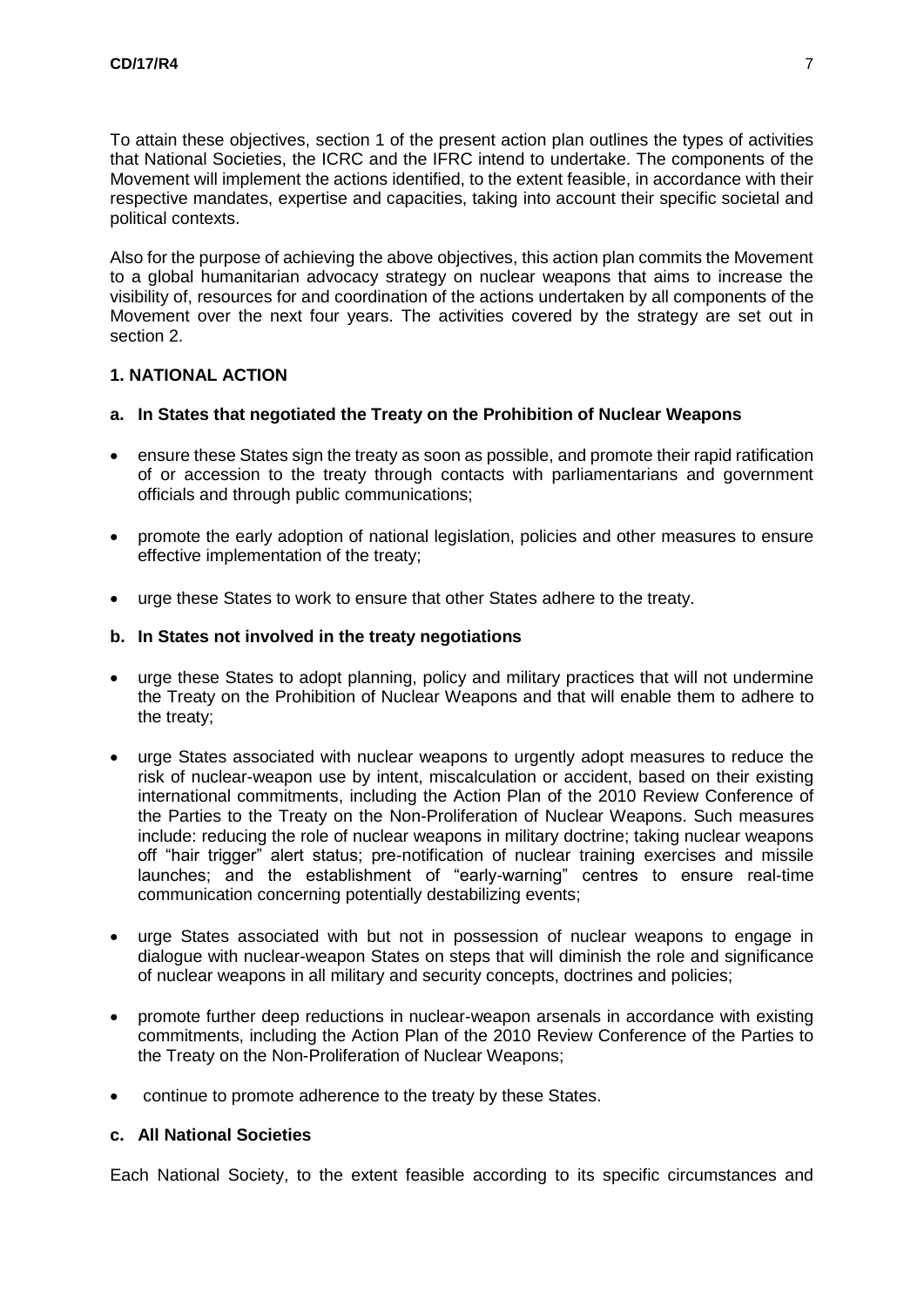capacities, will:

- support and participate in the Movement's global humanitarian advocacy strategy on nuclear weapons and cooperate with the ICRC, the IFRC and other National Societies in this effort;
- name a focal point on nuclear weapons within the National Society (and inform the ICRC and IFRC of this contact) by 1 March 2018, with responsibility for coordinating the efforts under this action plan and for liaising with the ICRC, the IFRC and partner National Societies where appropriate;
- increase the role and visibility of National Society leaders in communicating about the current risks and opportunities regarding nuclear weapons;
- significantly increase outreach to young people to raise awareness of the humanitarian consequences of nuclear weapons and to promote their active involvement in support of Movement objectives;
- invite youth sections of National Societies to consider supporting the organization of regional Red Cross and Red Crescent youth conferences on nuclear weapons, to include the testimony of nuclear-bomb survivors (*hibakusha*), populations affected by nuclear testing, and other experts, with international support as provided for in section 2 of this document;
- integrate the voices of nuclear-bomb survivors (*hibakusha*) and those affected by nuclear testing into outreach activities;
- brief national committees on international humanitarian law and/or other relevant national bodies on the new Treaty on the Prohibition of Nuclear Weapons;
- write to or meet with Ministries of Foreign Affairs, Defence, Environment, Health and Emergency Response and relevant parliamentarians to communicate the Movement's urgent concerns and position on nuclear weapons;
- communicate publicly including through opinion pieces, interviews and letters to the editor – to raise awareness of current nuclear-weapon-related risks, of the new Treaty on the Prohibition of Nuclear Weapons, and of existing international agreements with similar objectives (including the Treaty on the Non-Proliferation of Nuclear Weapons), based on the Movement's position, ICRC briefings and other materials produced in support of this action plan;
- convey to National Society members, volunteers and staff the Movement's views on nuclear weapons and on current risks and opportunities through National Society websites, publications and meetings of staff and volunteers;
- host public seminars and events on nuclear weapons for specific groups, such as parliamentarians, health professionals, the scientific community, emergency responders and academics;
- communicate and cooperate with national organizations working in the fields of health, the environment and emergency response, and with longstanding organizations working on nuclear-weapon issues, in accordance with the National Society's mandate and the Fundamental Principles;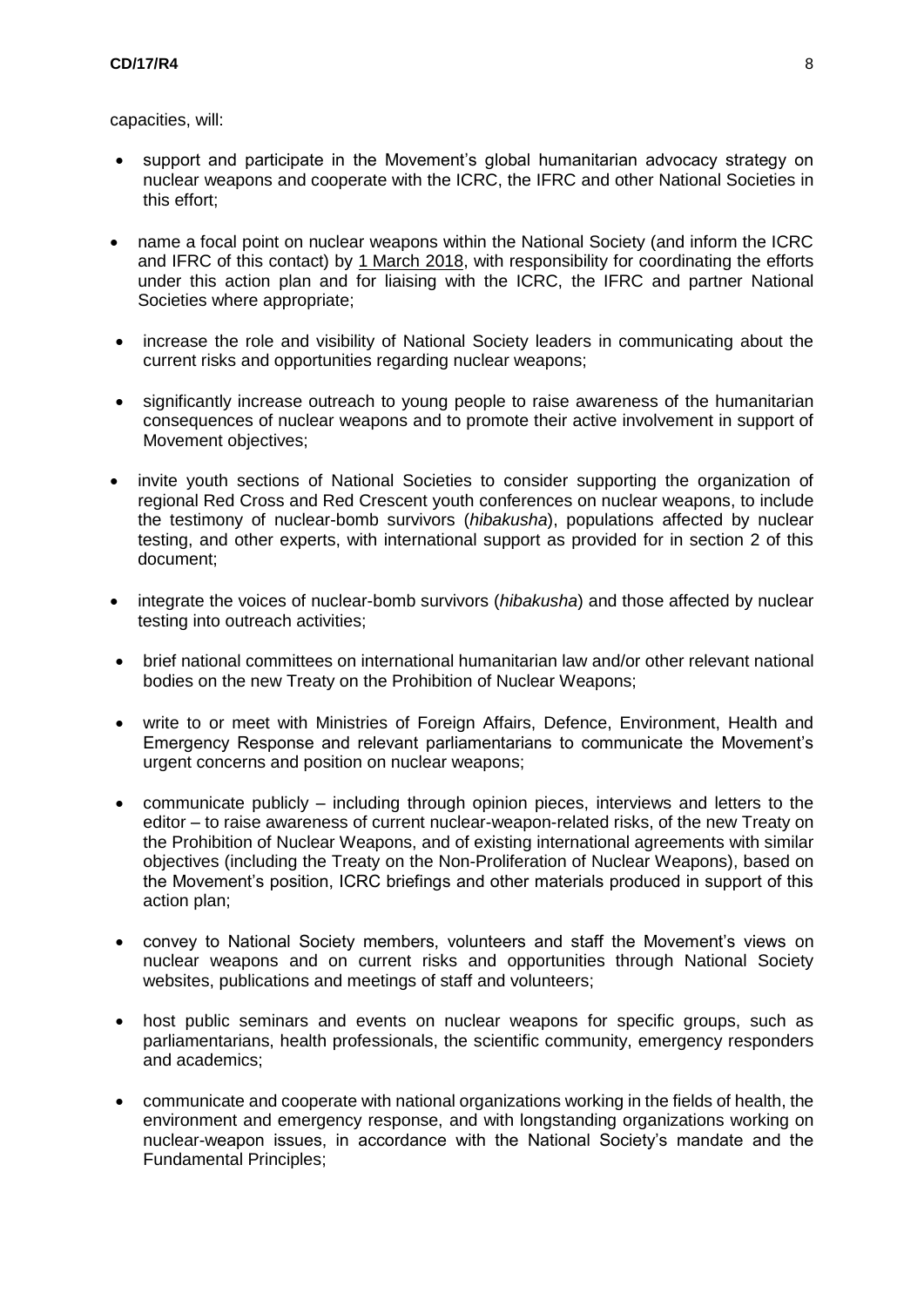- include lectures on the humanitarian consequences and legal aspects of nuclear-weapon use during training in international humanitarian law and other dissemination activities for the armed forces and civil society;
- promote this action plan through regional Movement structures to share information with other National Societies and, where possible, consider joint approaches to governments on a regional basis.

### **2. GLOBAL COORDINATION AND SUPPORT**

To achieve the objectives of this action plan, there is a need for consistent messages, a smooth flow of updated information, and concerted action by every component of the Movement. To this end, a global humanitarian advocacy strategy on nuclear weapons will be implemented through a range of practical actions that will result in: (a) a significant increase in professional communication materials in a variety of languages; (b) regional workshops to facilitate national action; (c) continuous communication and follow-up on activities planned or implemented; and (d) more regular updates for all components of the Movement active on this issue.

The following specific actions will support the global humanitarian advocacy strategy:

- A Movement Support Group, including dedicated National Societies, the ICRC and the IFRC will be established to support and guide implementation of the action plan.
- At the global level, the ICRC will lead the promotion of adherence to and faithful implementation of the Treaty on the Prohibition of Nuclear Weapons, as well as other international agreements with similar objectives, including the Treaty on the Non-Proliferation of Nuclear Weapons, including through participation in relevant global, regional and national events, and support to National Societies as needed.
- The IFRC will act as focal point for sharing information on National Society activities, outputs and needs and for maintaining an up-to-date database of all National Society focal points on nuclear weapons, and will support National Societies in maintaining and developing the international network of National Societies active in promoting the Movement's objectives on nuclear weapons.
- Red Cross and Red Crescent youth sections are invited to consider how to integrate the Movement's objectives on nuclear weapons into global Red Cross and Red Crescent youth conferences and other events to raise the awareness of new generations of the risks of nuclear weapons and of the need for their prohibition and elimination.
- The ICRC will provide interactive briefings on the content of the Treaty on the Prohibition of Nuclear Weapons and the formulation of key messages for National Societies in specific regions and contexts, to promote and facilitate timely national action among authorities and the public.
- The ICRC, with the assistance of the Movement Support Group, will prepare professional communication materials, including social and traditional media tools, model letters, talking points and opinion editorials to support National Societies in reaching out to their audiences.
- The ICRC will maintain its lead role in representing the Movement in relevant multilateral forums and provide timely reports on results achieved, next steps and opportunities for action by National Societies.